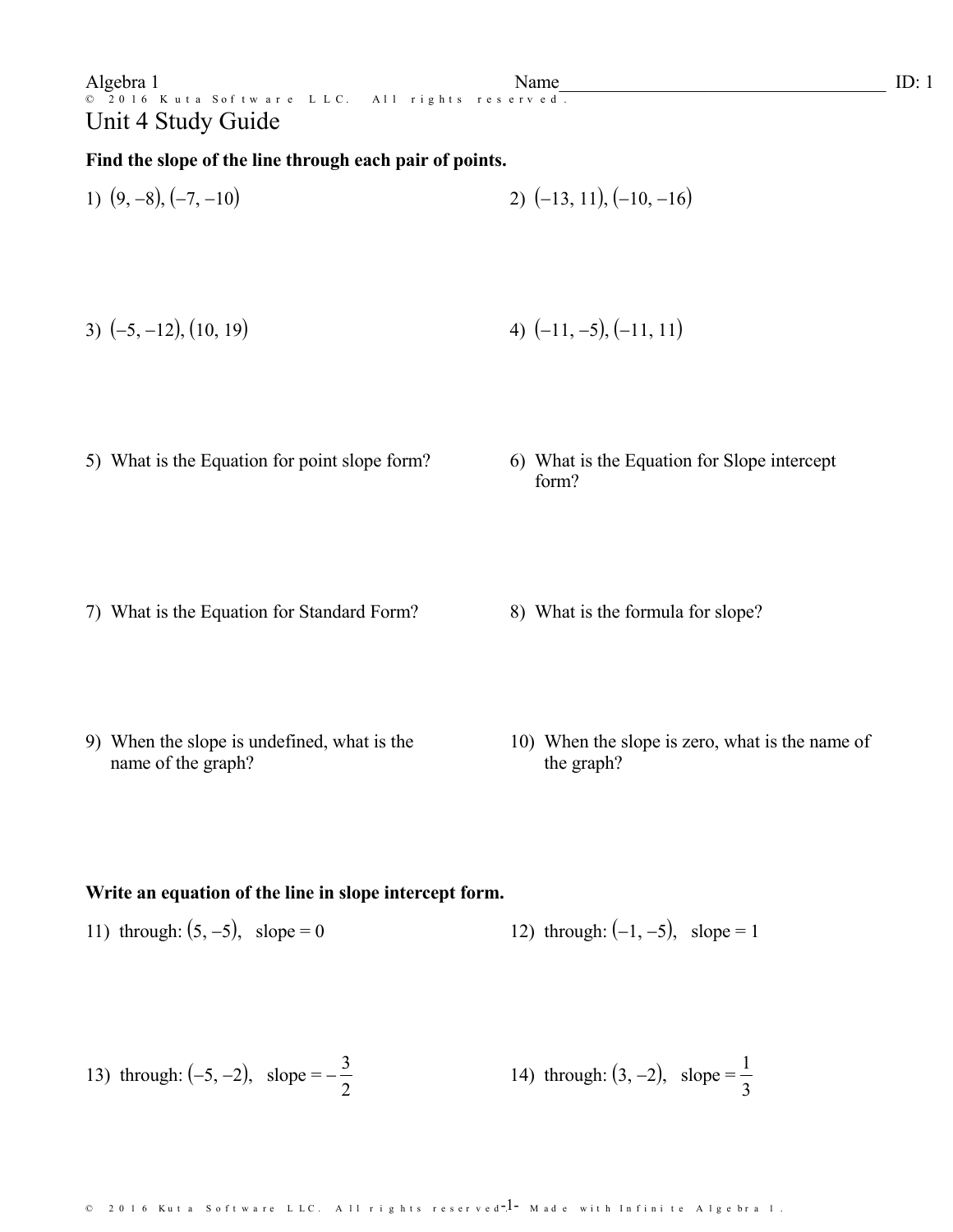15) through: 
$$
(-5, -3)
$$
, slope =  $\frac{7}{5}$ 

16) through:  $(2, 5)$  and  $(4, 3)$ 

17) through:  $(-4, 2)$  and  $(0, -3)$ 

18) through:  $(-5, -1)$  and  $(5, 5)$ 

19) through:  $(0, 4)$  and  $(2, 1)$ 

20) through:  $(0, 0)$  and  $(3, 5)$ 

 $\overrightarrow{x}$ 



23)  $2x - y = 5$ 

24)  $6x - y = -5$ 

25)  $3x - y = -6$ 

26)  $15x - 8y = 64$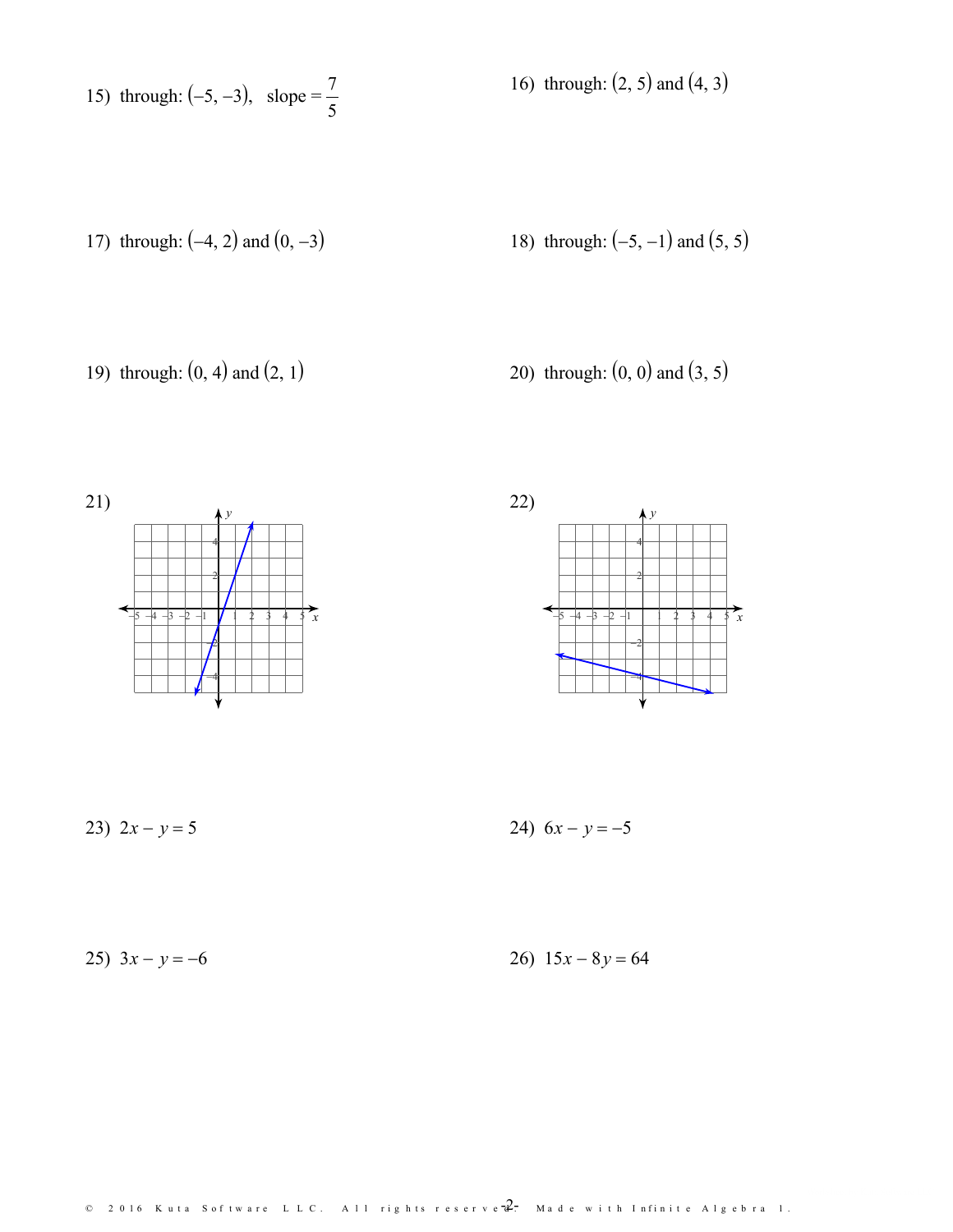27) Slope = 
$$
-\frac{3}{4}
$$
, y-intercept = 1

28) Slope = 
$$
-4
$$
, y-intercept =  $-5$ 

29) Slope = 
$$
-1
$$
, y-intercept = 4

$$
30) \text{ Slope} = 4, \text{ y-intercept} = -4
$$

31) Slope = 
$$
-\frac{3}{2}
$$
, y-intercept = -5

## **Write an equation in point slope form.**

32) through: (5, 1), slope = 
$$
\frac{1}{3}
$$
 33) through: (4, -4), slope =  $-\frac{9}{4}$ 

34) through: 
$$
(-2, -2)
$$
, slope = 2  
35) through:  $(-2, -3)$ , slope =  $\frac{1}{2}$ 

36) through:  $(1, -3)$ , slope = 2 37) through:  $(-5, 4)$  and  $(-5, -3)$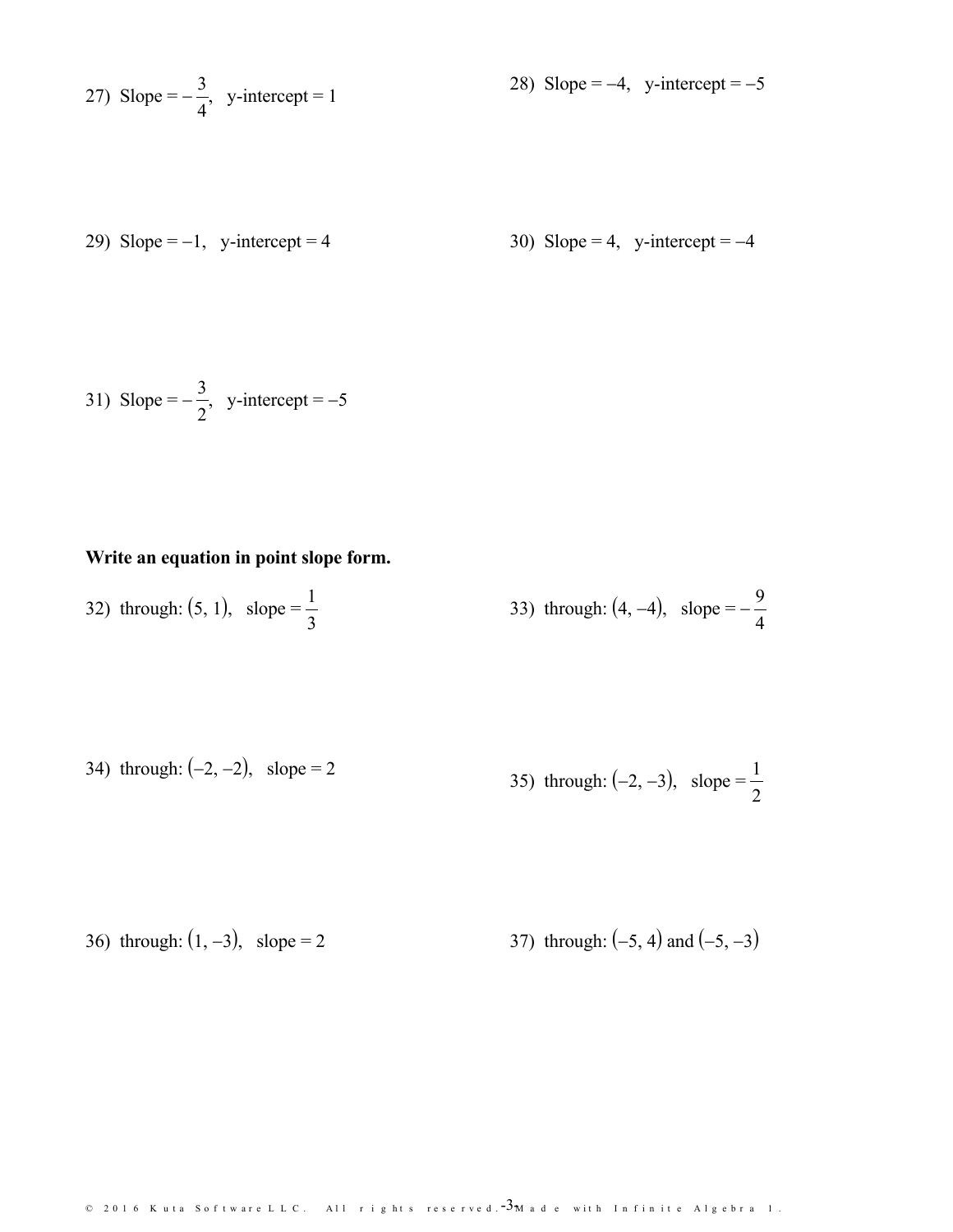38) through: 
$$
(0, 5)
$$
 and  $(4, -4)$ 

38) through: 
$$
(0, 5)
$$
 and  $(4, -4)$  39) through:  $(-3, -3)$  and  $(4, 5)$ 

40) through: 
$$
(1, 4)
$$
 and  $(0, 1)$  41) through:  $(0, -3)$  and  $(2, -2)$ 

## **Write an equation in Standard Form.**

42) through: 
$$
(3, -3)
$$
, slope =  $-\frac{4}{3}$  43) through:  $(-3, 5)$ , slope = -1

44) through: (-5, -2), slope = 
$$
\frac{6}{5}
$$
 45) through: (4, 3), slope =  $\frac{1}{2}$ 

46) through: (-2, 0), slope = 
$$
-\frac{1}{2}
$$
 47) through: (5, -1) and (0, 0)

48) through:  $(1, -3)$  and  $(2, -5)$  49) through:  $(0, -2)$  and  $(-4, -1)$ 

50) through:  $(-4, 4)$  and  $(-1, -4)$  51) through:  $(2, -4)$  and  $(1, 2)$